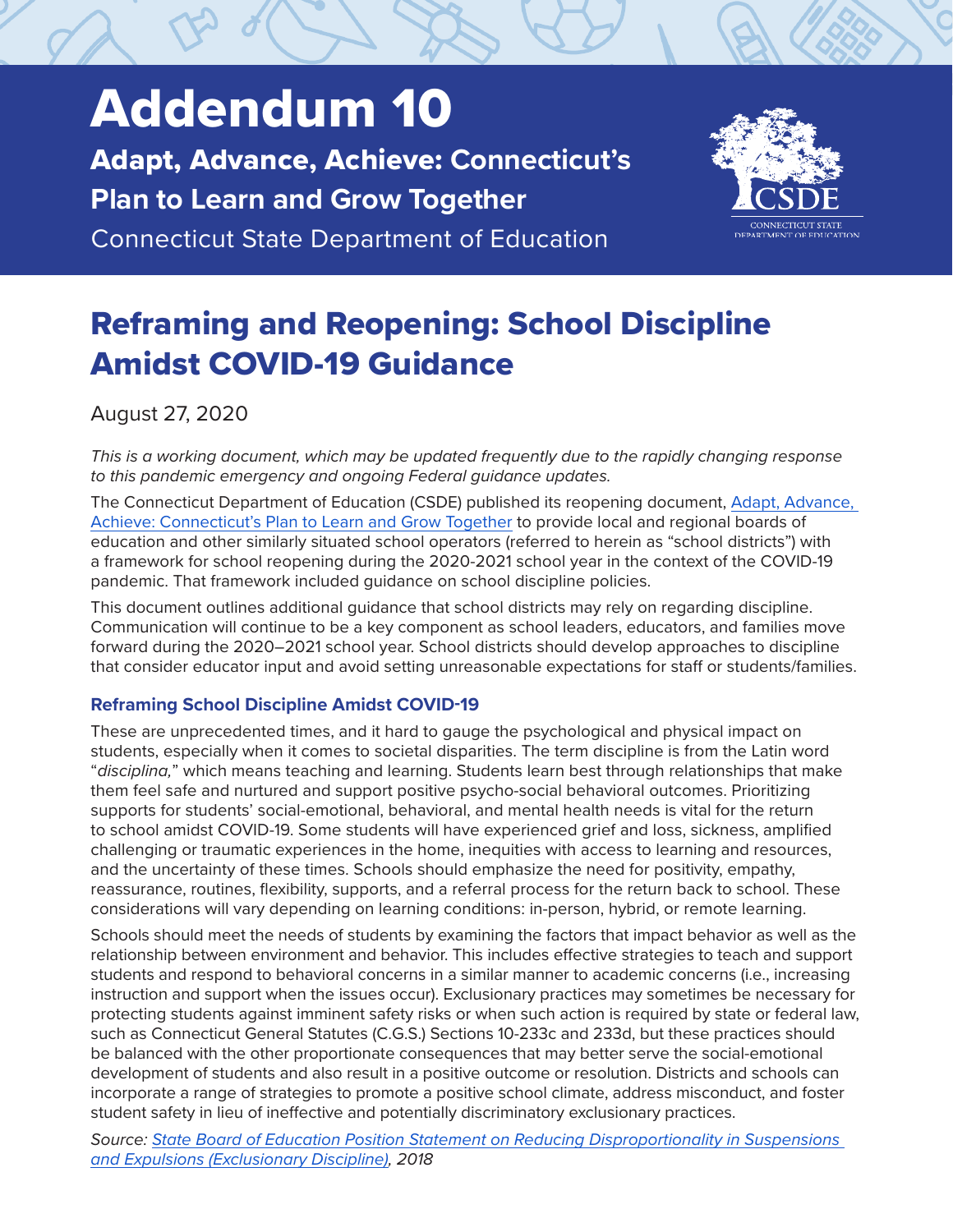#### **The Upsurge of Behavioral Health Issues**

Behavioral health experts are predicting an increase in anxiety, stress, and behavioral issues. Many students, families, and staff will need additional support mechanisms in the school, for development of positive coping strategies. Students may return with inconsistent behaviors, and expectations should be revisited and retaught in the context of this historic disruption of the educational system. Stressors may be intensified among our vulnerable and marginalized student populations. Below are some important considerations for the upcoming school year.

#### **Relationship Building and Recognizing Behaviors**

Developing a trusting relationship between families, students, and educators is vital to improving student emotional wellness. Always check in with every student, when students are not in the school building consistently (i.e., hybrid and remote learning situations). Continue with regular and expected routines, and remind students of general classroom expectations as well as new requirements due to COVID-19 in a way that is developmentally appropriate and accessible. Ensure that students are physically and emotionally safe and explain the expectations and the consequences for not following the rules to students and families regarding new policies (e.g., masks and social distancing). Communicate with families to get information about how the student has been doing academically and emotionally. Be alert to students who are not regularly communicating with teachers and staff, are withdrawn, or otherwise not engaging with school.

Work with the school support team and community to try to make and maintain continuous contact. Recognize significant changes in mood, behavior, weight, tiredness, engagement, attendance, and academic performance. Look at the behavior from a trauma-informed and restorative lens to avoid punitive discipline such as suspension or expulsion that excludes students from the learning environment, except for severe cases. Be alert to bullying, racism, and mean spirited or other inappropriate behavior toward students. Consider that this may include prejudices toward students who are Asian about the perceived origin of the virus. Communicate a plan to address any such behavior swiftly. Be aware of the institutionalized structures that impact a student's experience and opportunities in society. Utilize a universal screener to assess a student's emotional wellness when they return.

#### **Implementation Tips for Limiting School Discipline Measures**

#### **Code of Conduct**

Revisit the Code of Conduct and include non-exclusionary options for discipline (e.g., Positive Behavioral Interventions, restorative approaches, school, and community-based referral process for behavioral and mental health services). Consider whether revisions to the Code of Conduct may be necessary to address the challenges of remote learning, such as behavioral expectations during synchronous lessons, or how certain rules apply in the remote setting, such as the rules around cheating/plagiarism. Advise staff, families and students that students must follow all the Code of Conduct guidelines regardless of the learning environment. Implement an approach that is consistent with the CSDE [Position](https://portal.ct.gov/-/media/SDE/Board/Position_Statement_Reducing_Disproportionality_in_Suspensions_and_Expulsions.pdf)  [Statement on Reducing Disproportionality in Suspensions and Expulsions \(Exclusionary Discipline\).](https://portal.ct.gov/-/media/SDE/Board/Position_Statement_Reducing_Disproportionality_in_Suspensions_and_Expulsions.pdf)

#### **Multi-disciplinary Team, Staff Development and Supports**

Before the reopening of school, assess current capacity and supports for behavioral health services to prioritize needs and services, including professional development for staff. One size does not fit all - students will vary with their experiences, coping strategies and developmental understanding of rules and requirements. Be objective and provide formal and informal opportunities for their voices to be heard. Build a multi-disciplinary team and connect to community resources to build whole-school supports. Use the school multi-disciplinary team to support students within a multi-tier system of supports (MTSS) framework and include tele-counseling to support students. Ensure your crisis response plan is updated and addressing suicidality protocols. Work with staff to be reflective, and pause before responding to inappropriate behaviors. Be aware of and train staff on the potential for mask-wearing to influence their ability to gauge behavioral intent due to the partial covering of facial cues. Make an effort to welcome and engage families during this time as they may be experiencing trauma, anxiety, and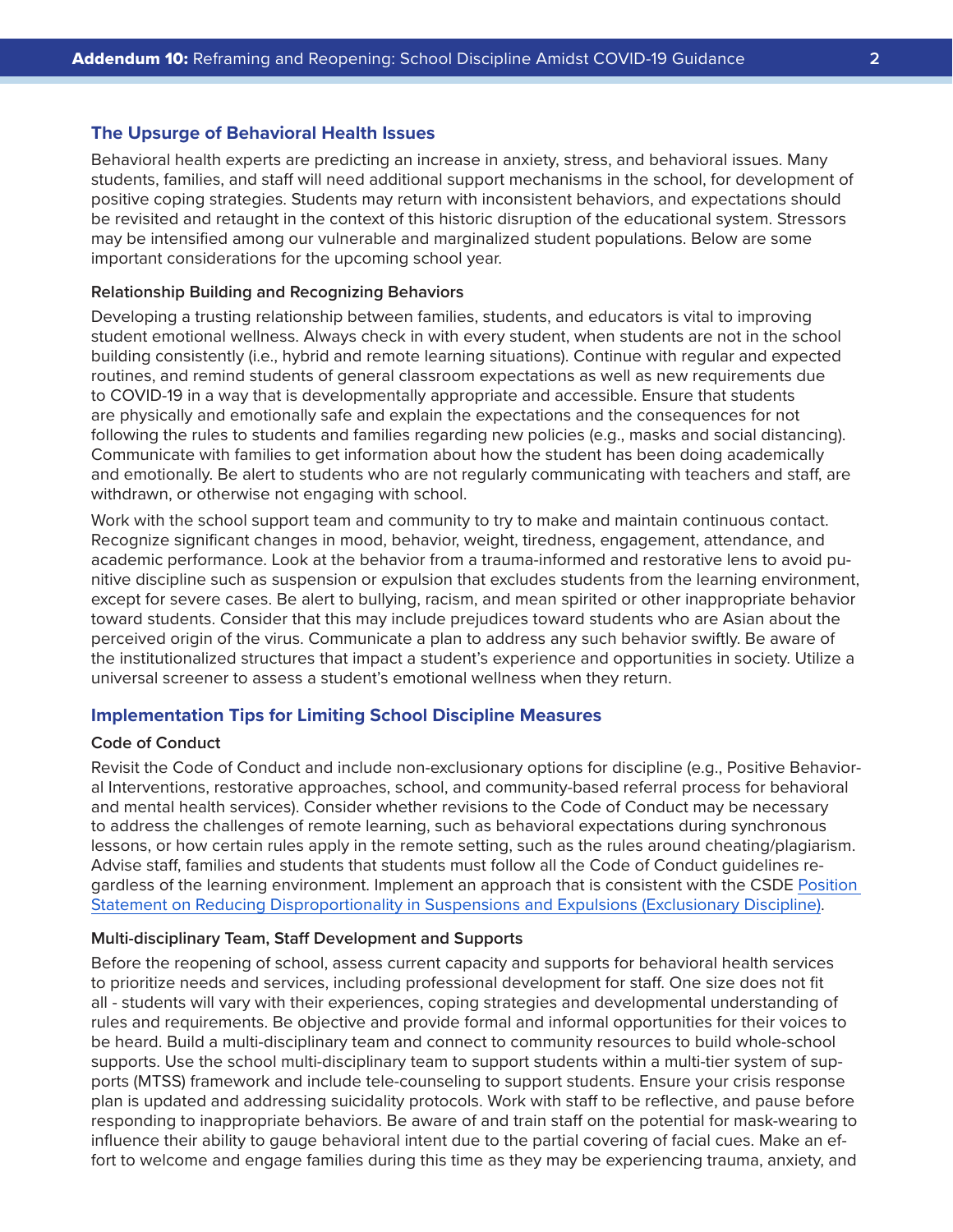grief. Getting students caught up academically is important during this time, pacing is important, and encouraging brain breaks is vital to their success. Maintain positive and affirming views of all students from all backgrounds and encourage continued positive views of school and learning.

## **Weigh the Evidence on Mitigating Factors**

Decisions regarding the appropriate use of discipline are multifaceted and must take into account both the context in which the challenging behavior occurs and the many individual, cultural, social, developmental and environmental factors that may play a part when determining a course of action. School administrators should be mindful regarding decision rules on school discipline and the loss of instructional time. Some other factors to consider:

- Understanding cross-cultural and communication factors;
- Age, grade level and developmental stage of the student;
- Student's intent and understanding the full picture for engaging in the challenging behavior;
- Addressing possible learning and behavioral and/or emotional needs of the student and whether these needs have been addressed through a referral process and a multi-disciplinary or planning and placement teams;
- Student's prior response to disciplinary interventions and monitoring student's progress including positive behavioral tiered system of supports, restorative practices, and social-emotional learning;
- Student's academic progress and chronic absences due to disengagement;
- Engaging families as a support mechanism for improving the student's behavior;
- Understanding the long term impact of sanctions on the student's academic performance and considering alternative avenues that can be used as teachable moments without exclusionary discipline; and
- Severity of the infraction or disruption, the safety of other students and staff, and the student's disciplinary history and any patterns.

#### **Frequently Asked Questions**

#### 1. **Is it reasonable to "reset" and not pursue pending discipline or reduce existing discipline?**

 The Connecticut State Department of Education's (CSDE) position is that school districts should consider, on an individualized student basis, whether it may be best to modify or discontinue pursuing discipline, to acknowledge the social-emotional and mental health impact of the pandemic as well as the educational disruption as result of the cancellation of classes. Of course, school districts will need to assess where specific disciplinary action is mandated under the law (e.g., mandatory expulsion for firearm possession or drug distribution).

 While ultimately a local decision, school districts would not be prohibited from reducing or reconsidering prior or pending discipline given the pandemic.

# 2. **If a pending expulsion hearing was postponed as a result of the pandemic, what impact does this have on a disciplinary action?**

 Hearing officers should consider any disciplinary period to be inclusive of the period of time during which the hearing was postponed.

3. **Could mask-wearing policies result in additional disproportionality related to discipline? How should that be addressed?**

 It is imperative that school districts ensure that mask-wearing rules and other COVID-19 related health and safety protocols do not result in disproportional impact on students (e.g students of color and students with disabilities). Mask-wearing makes it difficult to read facial cues, which requires educators to be trained and consider other ways to assess behaviors, for example, posing open-ended questions to gain an understanding of the student's intent.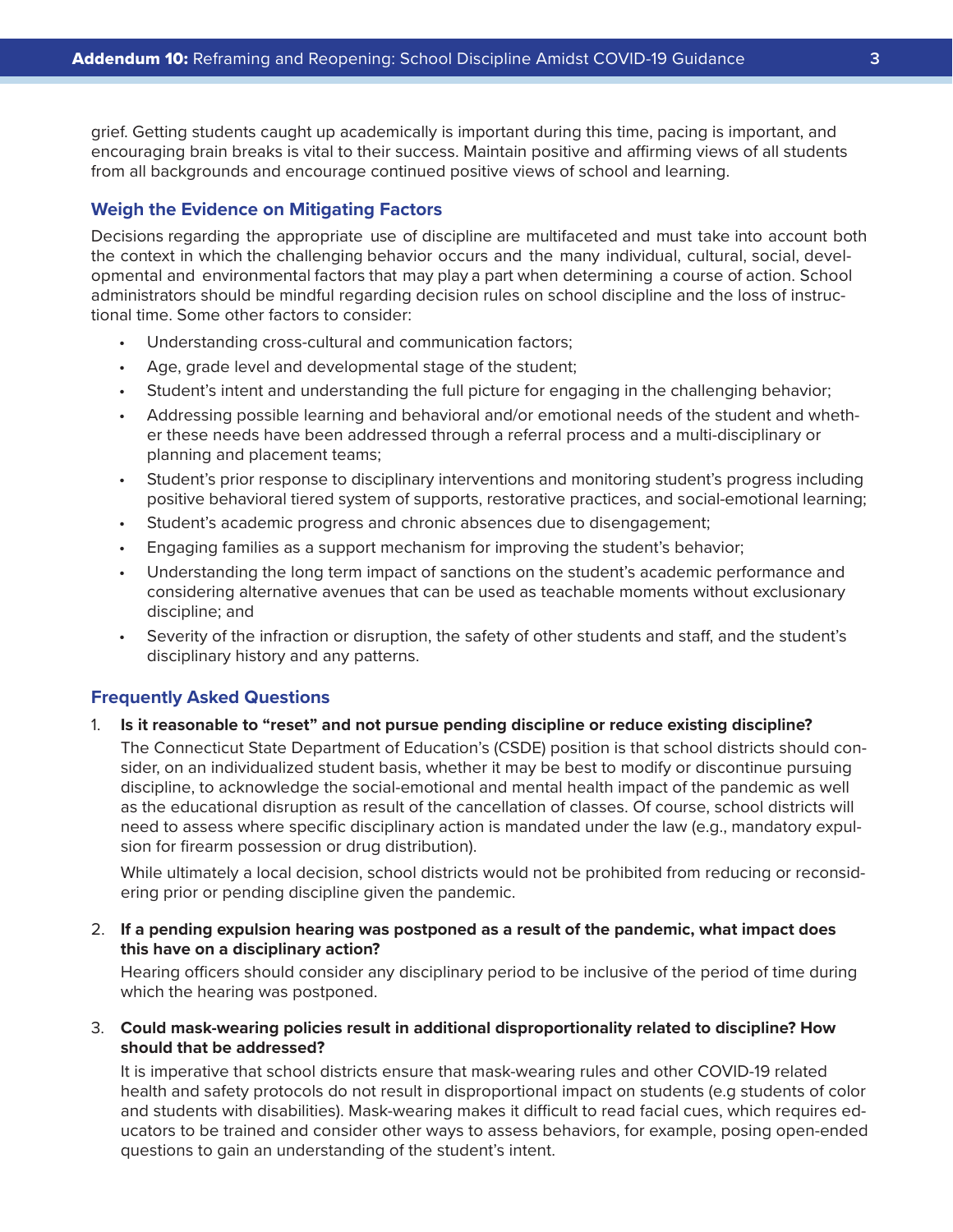#### 4. **How should educators approach addressing behavioral concerns in the remote learning context?**

 Remote education may introduce unique behavioral issues that require schools to set clear expectations how existing rules apply in the remote environment. Consider how existing policies (for example plagiarism, cheating, cyber bullying, etc.) will be addressed in the environment of remote learning. Often it is appropriate to consider non-disciplinary interventions and redirecting, de-escalation techniques, student support options and/or engaging families, prior to pursuing discipline.

 If a student engages in behavior that may warrant discipline during a remote learning session, the school district should engage in the same process it would in-person to address the behavior. Districts should work with their legal counsel to ensure that students are given due process protections, recognizing that it may be necessary to convene a hearing or other meeting via virtual means.

### 5. **Is a student removing their face mask during the day (not during a break) or refusing to wear a mask a disciplinary issue?**

 School districts should be making every effort to continually reinforce the importance of mask wearing and other protocols associated with COVID-19 mitigation (e.g., social distancing, refraining from shaking hands, not sharing food or school items, etc.) and the reasoning for these requirements, to avoid non-compliance. Schools should adopt official board policies on these important public health and safety activities, which are in place specifically to prevent the spread of COVID-19 and ultimately to save lives.

 Recognizing the stress and trauma caused by the pandemic that may influence a student's decision to test certain rules enacted for purposes of COVID-19 mitigation, the CSDE strongly recommends schools prioritize measures to provide information about the importance of mitigation protocols, such as mask wearing, for students' protection before considering disciplinary measures. The mask-wearing requirement in particular is a new and unfamiliar expectation for students, and schools must prepare a broad spectrum of non-exclusionary options to support students, prior to pursuing discipline.

Ultimately, schools may have to use the disciplinary process if it is necessary.

#### 6. **Will there be mask dress code?**

 CSDE has recommended that school districts develop board approved policies related to mask wearing. Schools are encouraged to approach what they perceives as an inappropriate mask consistent with the approach to similar imagery on other articles of clothing.

#### 7. **How do masks fit in with restraint and seclusion?**

 Consult the [Adapt, Advance, Achieve document](https://portal.ct.gov/-/media/SDE/COVID-19/CTReopeningSchools.pdf) both related to special education and students with high needs, which suggests that staff serving high need populations are likely to have closer physical contact with students and should be provided access to heightened personal protective equipment.

# 8. **If a student claims a medical condition to avoid wearing a mask, will that claim be verified?**

 Students should be expected to provide written documentation from a health care provider to confirm they qualify for an exemption, consistent with any applicable law and/or relevant state guidance or order.

# 9. **If a student claims that wearing a mask is against their First Amendment rights, how does the school address this?**

 We do not believe that there is a credible legal argument or compelling claim that requiring the wearing of masks to prevent the spread of COVID-19 violates the state or federal Constitution. Schools should prepare for this issue by consulting with their board counsel to receive advice to respond to this type of claim.